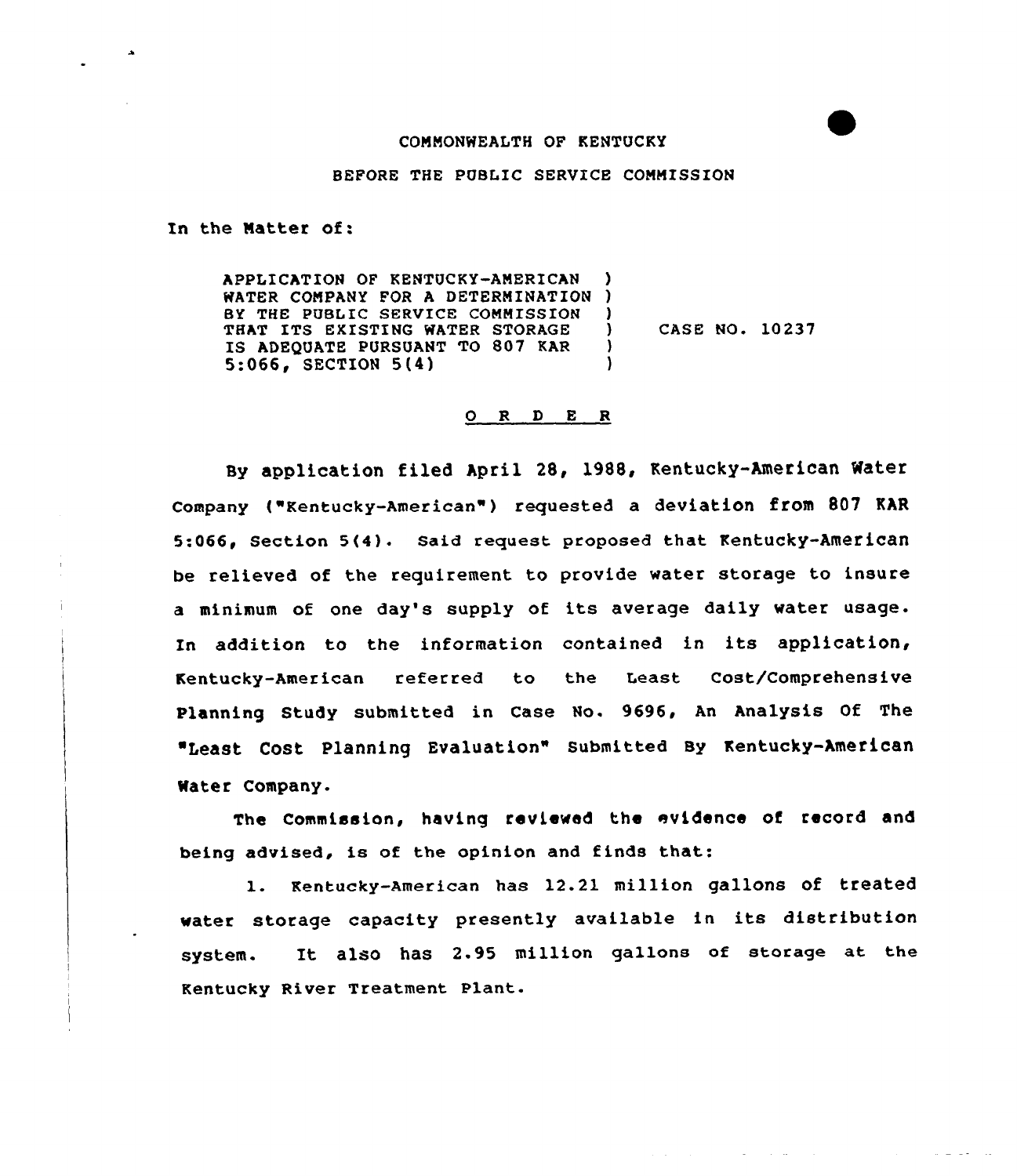2. The average daily consumption is approximately 38.2 million gallons.

3. Kentucky-American's Kentucky River Treatment plant has a maximum finished water production capacity of approximately 39 million gallons per day. Its Richmond Water Treatment Plant has a maximum finished water production capacity of approximately 19.5 million gallons per day.

4. The Least Cost/Comprehensive Planning Study indicates that Kentucky-American intends to construct a new <sup>5</sup> million gallons a day water treatment plant on the Kentucky River by 1990. The plan also proposes the construction of an additional 2 million gallons of storage by 1995.

5. Kentucky-American should conduct a comprehensive engineering study of its water system when it updates the Least Cost/Comprehensive Planning Study. Kentucky-American should perform the necessary hydraulic and economic analyses to determine the appropriate water storage requirements for its system.

6. Because of the time needed to analyze its water system and to review its water storage requirements, Kentucky-American should be granted a deviation from 807 KAR 5:066< Section 5(4) until July 1, 1993.

IT IS THEREPORE ORDERED that:

l. Kentucky-American be and it hereby is granted <sup>a</sup> deviation from 807 KAR 5:066, Section  $5(4)$  until July 1, 1993.

 $-2-$